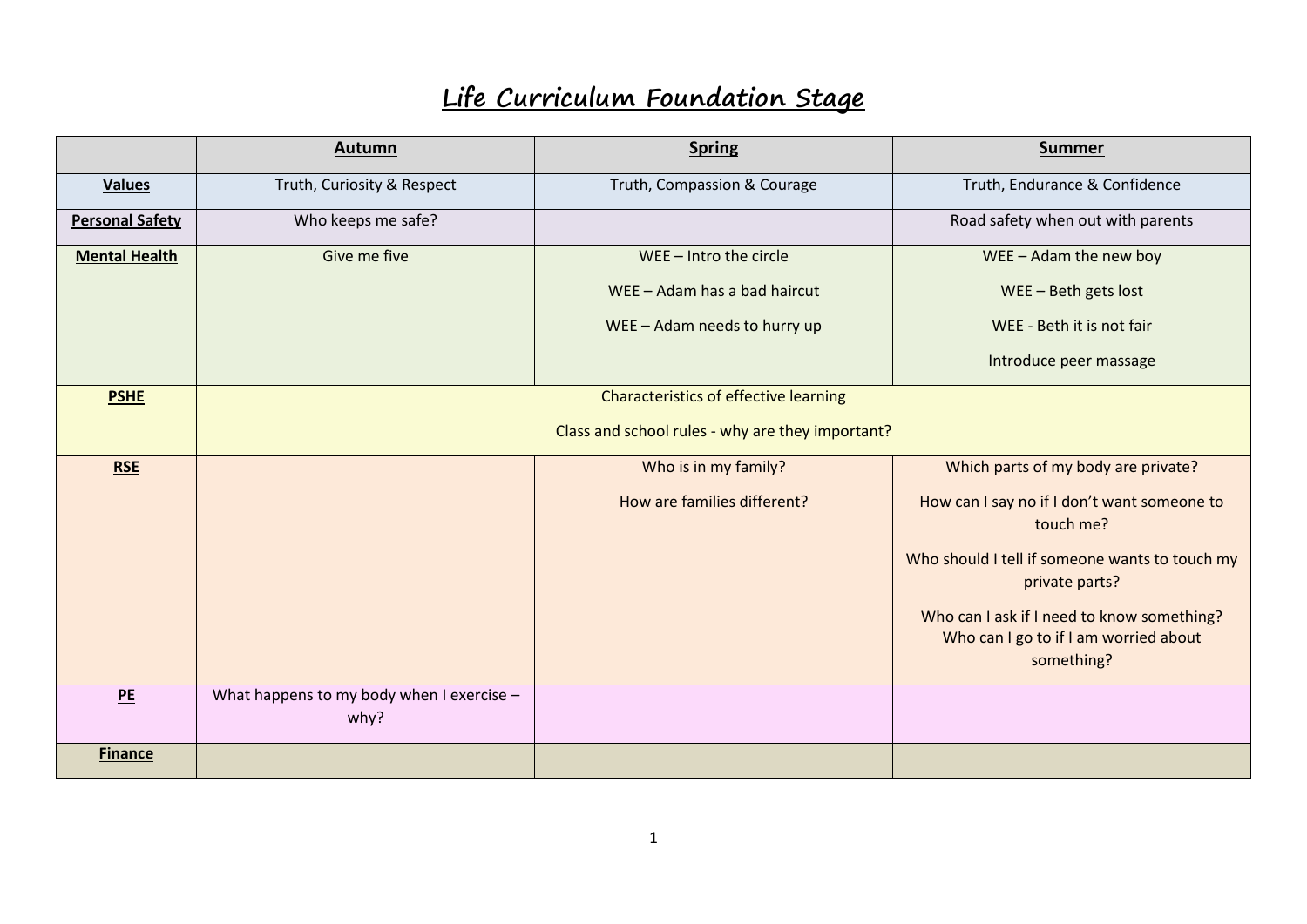## **Life Curriculum KS1**

|                      | Autumn                                                 | <b>Spring</b>                                        | <b>Summer</b>                                      |
|----------------------|--------------------------------------------------------|------------------------------------------------------|----------------------------------------------------|
| <b>Values</b>        | Truth, Curiosity & Respect                             | Truth, Compassion & Courage                          | Truth, Endurance & Confidence                      |
| Personal             | How to stay safe in a car? (seat belts behaviour       | Learn about people who help us in the community -    | Road safety when out with parents?                 |
| <b>Safety</b>        | Drink/drug driving) What to do if you don't feel safe? | how do they protect us? How do we call for help in   |                                                    |
|                      |                                                        | an emergency                                         | Beach safety - life guards                         |
|                      | Fire safety                                            |                                                      |                                                    |
| <b>Mental Health</b> | WEE - Beth and the school play                         | WEE-Chloe is being bullied                           | $WEE - using the circle for class issues$          |
|                      | WEE-Chloe can't sleep                                  | Peer massage once a fortnight                        | Peer massage once a fortnight                      |
|                      | Revise peer massage - aim for once a fortnight         | Naming emotions - what makes me feel this way?       | $10a$ day                                          |
|                      |                                                        |                                                      |                                                    |
| <b>PSHE</b>          | Class and school rules - why are they important?       | That other have people have rights too and how we    | Household products that can be harmful and how to  |
|                      | What do I do when things go wrong?                     | can respect and protect these rights (bodies and     | stay safe.                                         |
|                      | <b>Hand hygiene</b>                                    | feelings, turn taking, sharing, including, property) |                                                    |
|                      |                                                        |                                                      | What is privacy - how do we respect privacy?       |
|                      |                                                        | <b>Dental hygiene</b>                                | How do we care for our natural environment? How    |
|                      |                                                        | How can I help grown-ups to look after me? Secrets.  | can we limit the impact that we have on the        |
|                      |                                                        | When to say yes, no I'll ask, I'll tell              | environment?                                       |
| <b>RSE</b>           | How are families different?                            | Know that I am unique - there will only be one me.   | What can other people do to make me feel good?     |
|                      | What does my family do for me?                         | What do I like about me friend? What do my friends   | How can I help myself to feel good? How can I help |
|                      | Who are the adults who keep me safe - tree model?      | like about me? What do I like about myself? What     | others to feel good? Why shouldn't I tease?        |
|                      | (pass issue to PC)                                     | makes a good friend?                                 |                                                    |
|                      | Which parts of my body are private?                    | Who can I ask if I need to know something?           | Where do babies come from?                         |
|                      | When is OK to let someone touch me? How can I say      | Who can I go to if I am worried about something?     | How has my body changed since I was a baby? How    |
|                      | no if I don't want someone to touch me?                |                                                      | are girls and boys bodies different? Why?          |
|                      | Who should I tell if someone wants to touch my         |                                                      | What are the parts of my body called?              |
|                      | private parts?                                         |                                                      |                                                    |
|                      |                                                        |                                                      |                                                    |
| PE                   | How do we keep our bodies healthy - exercise,          |                                                      |                                                    |
|                      | muscles names, food as fuel (what does my body         |                                                      |                                                    |
|                      | need to be active, grow and repair), hydration.        |                                                      |                                                    |
| <b>Finance</b>       |                                                        |                                                      |                                                    |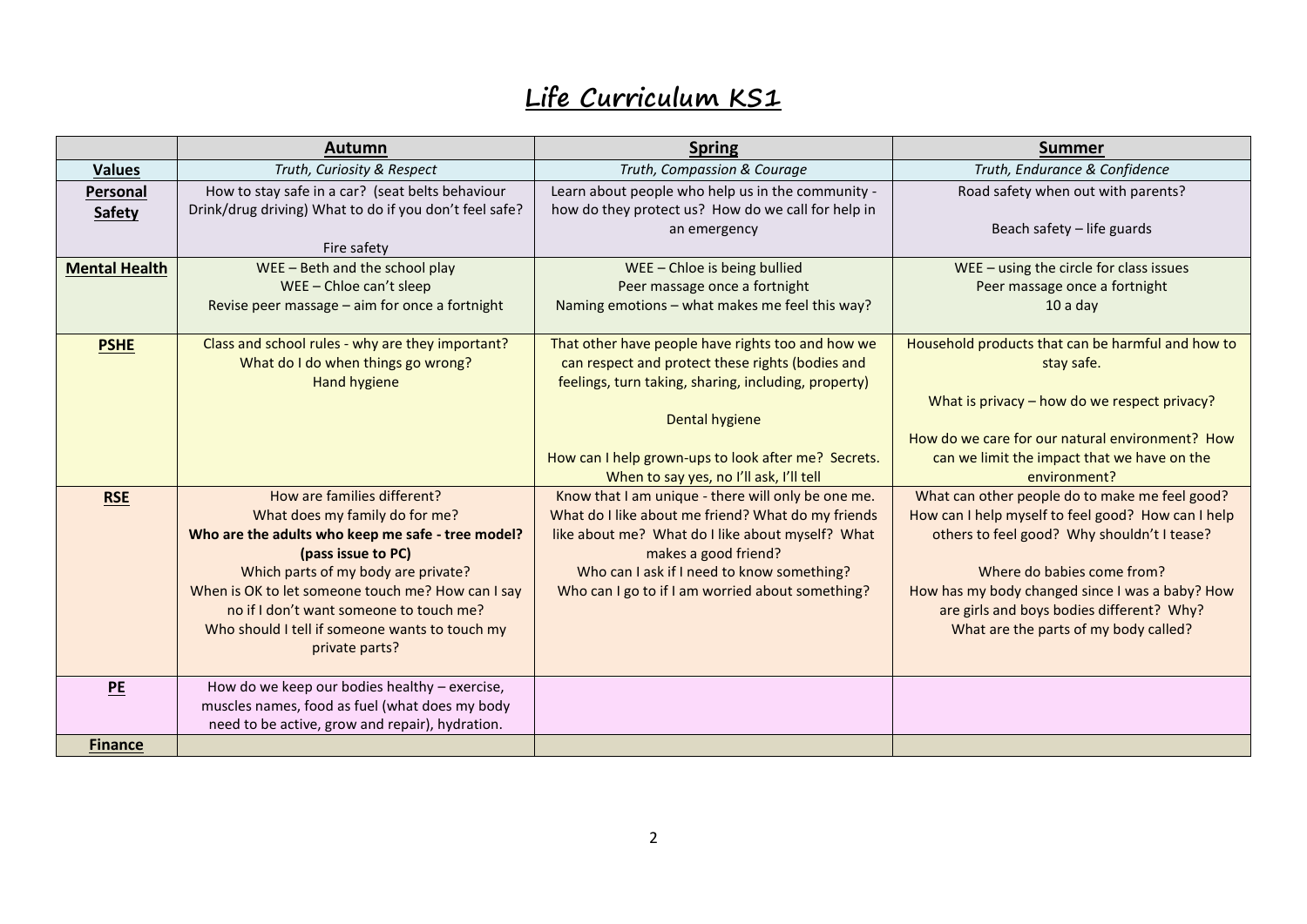## **Life Curriculum Lower KS2**

|                           | Autumn                                                                                                                                                                                                                                                                                                                                    | <b>Spring</b>                                                                                                                                                                                                                                                           | <b>Summer</b>                                                                                                                                                                                                                                                                                                                           |
|---------------------------|-------------------------------------------------------------------------------------------------------------------------------------------------------------------------------------------------------------------------------------------------------------------------------------------------------------------------------------------|-------------------------------------------------------------------------------------------------------------------------------------------------------------------------------------------------------------------------------------------------------------------------|-----------------------------------------------------------------------------------------------------------------------------------------------------------------------------------------------------------------------------------------------------------------------------------------------------------------------------------------|
| <b>Values</b>             | Truth, Curiosity & Respect                                                                                                                                                                                                                                                                                                                | Truth, Compassion & Courage                                                                                                                                                                                                                                             | Truth, Endurance & Confidence                                                                                                                                                                                                                                                                                                           |
| Personal<br><b>Safety</b> | What do we use seatbelts and boosters? How can I<br>be a responsible passenger?<br>Fire safety                                                                                                                                                                                                                                            | Road safety on foot<br>First aid<br>Managing privacy and respecting the privacy of<br>others                                                                                                                                                                            | Planning independent journeys - what do I need to<br>think about<br>Beach safety - lifeguards                                                                                                                                                                                                                                           |
| <b>Mental Health</b>      | How do I know how other people are feeling?<br>How are my feelings changing as I grow up?<br>WEE - Deepak is invited to a swimming party<br>WEE - Doing things to make you feel better<br>Peer massage - agree class rules. Aim for once a<br>fortnight<br>Guided meditation once a fortnight minimum<br>$10a$ day<br>What makes me happy | What can I do if I feel anxious or unhappy?<br>WEE - Chloe tells a lie<br>WEE - Deepak I'll do it later<br>WEE-looking at things differently<br>WEE-Chloe keeps failing<br>Peer massage once a fortnight<br>Guided meditation once a fortnight minimum<br>Chimp paradox | What makes me feel good/bad?<br>How can I cope with strong feelings?<br>WEE - Deepak has to read out loud<br>WEE - Tension control training<br>Peer massage once a fortnight<br>Guided or independent meditation once a fortnight<br>minimum<br>$WEE$ – How to fix almost anything<br>WEE - Adam's grandpa is unwell<br>Should and Good |
| <b>PSHE</b>               | Class and school rules - Rules in other settings - Rights<br>and responsibilities. Duties at home and in the<br>community.<br>Setting and reaching goals<br>Communicating what I want and how I feel                                                                                                                                      | UN Declaration of the Rights of the Child<br>Peer pressure and taking risks<br><b>Positive inclusion</b><br>Sleep                                                                                                                                                       | Helping to manage the spread of disease.<br>Research discuss and debate topical issues that are<br>concern to them and seek solutions.<br>Managing negotiations and conflict<br>Hydration                                                                                                                                               |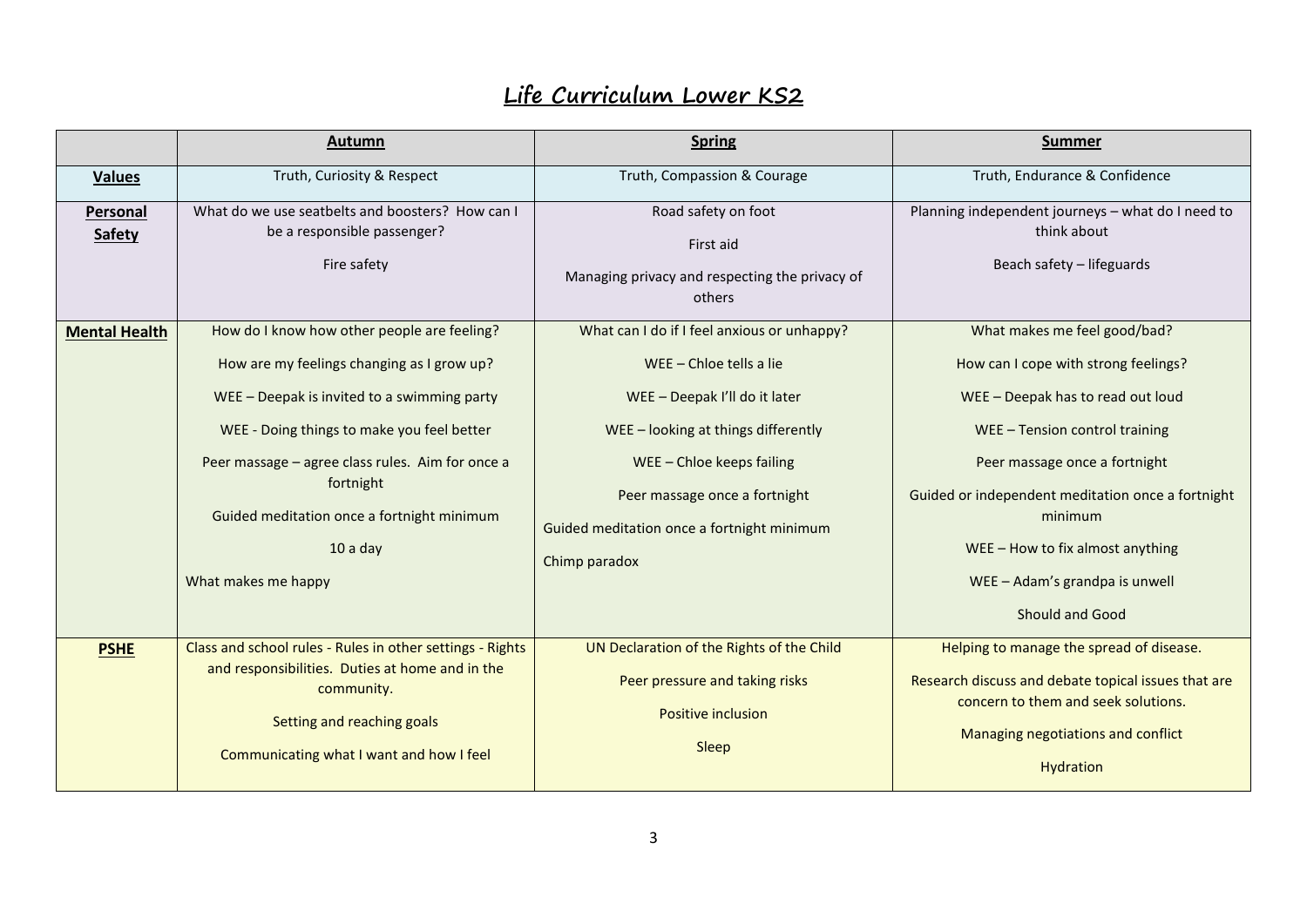| <b>RSE</b>     | How do friendships change as I grow up?                       | Why does having a baby need a male and female?                        | How has my body changed? What will happen to Why                            |
|----------------|---------------------------------------------------------------|-----------------------------------------------------------------------|-----------------------------------------------------------------------------|
|                | Why do friendships change?                                    | What are eggs and sperm? How are babies made?<br>How are babies born? | is my body changing? Why are we all different? Is it<br>OK to be different? |
|                | How can I be a good friend?                                   | Different types of families (incl LGBT). Different types              | How are boys and girls different and similar? Is OK                         |
|                | Do friends all have to be the same?                           | of partnerships.                                                      | for boys and girls to behave differently? (gender<br>stereo types)          |
|                | What happens when friends fall out? Is this OK?               | What is love?                                                         | How do I look after my growing body (personal                               |
|                | How can I spot bullying and what should I do about            |                                                                       | hygiene)                                                                    |
|                | it?                                                           |                                                                       | Where can I find information about growing up?                              |
| PE             | Setting and reaching personal goals for health and<br>fitness |                                                                       |                                                                             |
| <b>Finance</b> |                                                               |                                                                       |                                                                             |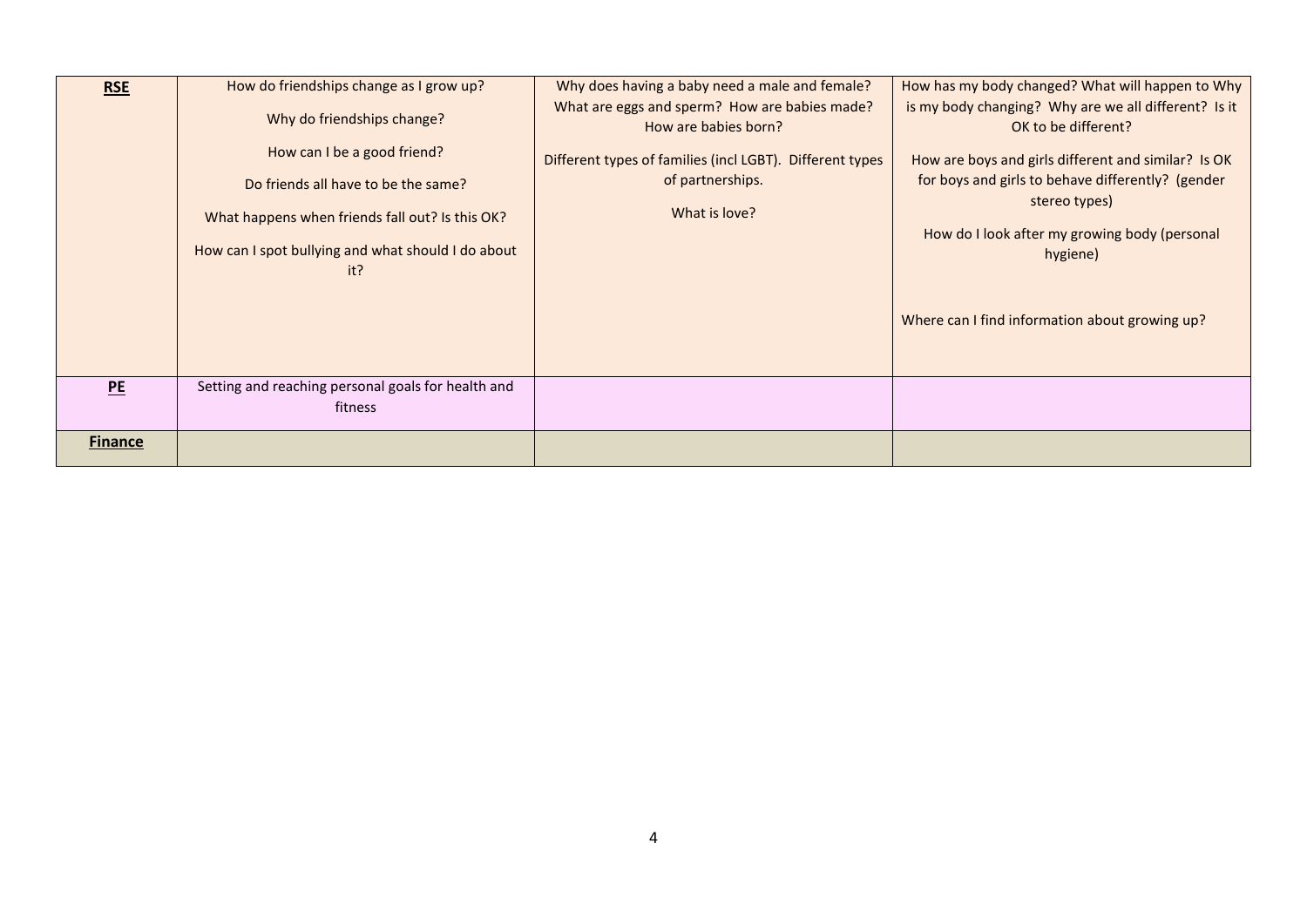## **Life Curriculum Upper KS2**

|                                | Autumn                                                                                                                                                                                                                                                                                                                                                                                              | <b>Spring</b>                                                                                                                                                                                                                                     | <b>Summer</b>                                                                                                                                                                                                                                                                                                                                                                                                                               |
|--------------------------------|-----------------------------------------------------------------------------------------------------------------------------------------------------------------------------------------------------------------------------------------------------------------------------------------------------------------------------------------------------------------------------------------------------|---------------------------------------------------------------------------------------------------------------------------------------------------------------------------------------------------------------------------------------------------|---------------------------------------------------------------------------------------------------------------------------------------------------------------------------------------------------------------------------------------------------------------------------------------------------------------------------------------------------------------------------------------------------------------------------------------------|
| <b>Values</b>                  | Truth, Curiosity & Respect                                                                                                                                                                                                                                                                                                                                                                          | Truth, Compassion & Courage                                                                                                                                                                                                                       | Truth, Endurance & Confidence                                                                                                                                                                                                                                                                                                                                                                                                               |
| Personal<br><b>Safety</b>      | Why do people drink, use drugs and smoke? What is<br>vaping? What is legal? What are the dangers? What<br>should I do if I'm worried about someone? Do I have to<br>drink when I'm older? What about energy drinks?<br>WEE - revise strategies learnt so far - have visual prompts<br>in classroom.<br>WEE - practise use of vicious circle at least once a half<br>term using meaningful scenarios | Safe searching about sex and relationships - how to<br>avoid the pitfalls, what to do if things go wrong,<br>which sources to trust.<br>First aid<br>WEE - practise use of vicious circle at least once a<br>half term using meaningful scenarios | Planning safe independent journeys. Y6 planning safe<br>journey to school in Y7 as part of transition<br>Road safety on a bike (bike ability)<br>Beach safety - lifeguards<br>WEE - practise use of vicious circle at least once a half<br>term using meaningful scenarios                                                                                                                                                                  |
| <b>Mental</b><br><b>Health</b> | Peer massage - agree class rules. What is how I feel about<br>changes? Use as context to explore consent. Aim for once<br>a fortnight<br>Guided or independent meditation once a fortnight<br>minimum<br>WEE - Deepak doesn't understand<br>Be kind to yourself - growing the good to shrink the bad<br>What makes me happy                                                                         | Peer massage once a fortnight reinforce consent<br>(verbal and nonverbal)<br>Guided or independent meditation once a fortnight<br>minimum<br>WEE-looking at things differently<br>WEE - Beth isn't on social media<br><b>Bad thought busting</b>  | Peer massage once a fortnight reinforce consent (verbal<br>and nonverbal)<br>Guided or independent or group meditation once a<br>fortnight minimum<br>Walk confident, talk confident, become confident (fake it<br>till you make it)<br>Know your buttons, early warning system and escape<br>hatches.                                                                                                                                      |
| <b>PSHE</b>                    | Setting and reaching goals                                                                                                                                                                                                                                                                                                                                                                          | Where does peer pressure come from? How do I<br>make my own decisions? How can I choose not to<br>follow the crowd?                                                                                                                               | How do rules and laws protect us. How are laws made<br>and enforced? Why are rules different in different<br>places? What is the difference between rules and the<br>law? What is the difference between religious law and<br>British law? Revise UN declaration of the right the child -<br>understand that this has primacy over British law and<br>family/community practises? What should I do if there is<br>a conflict between these? |